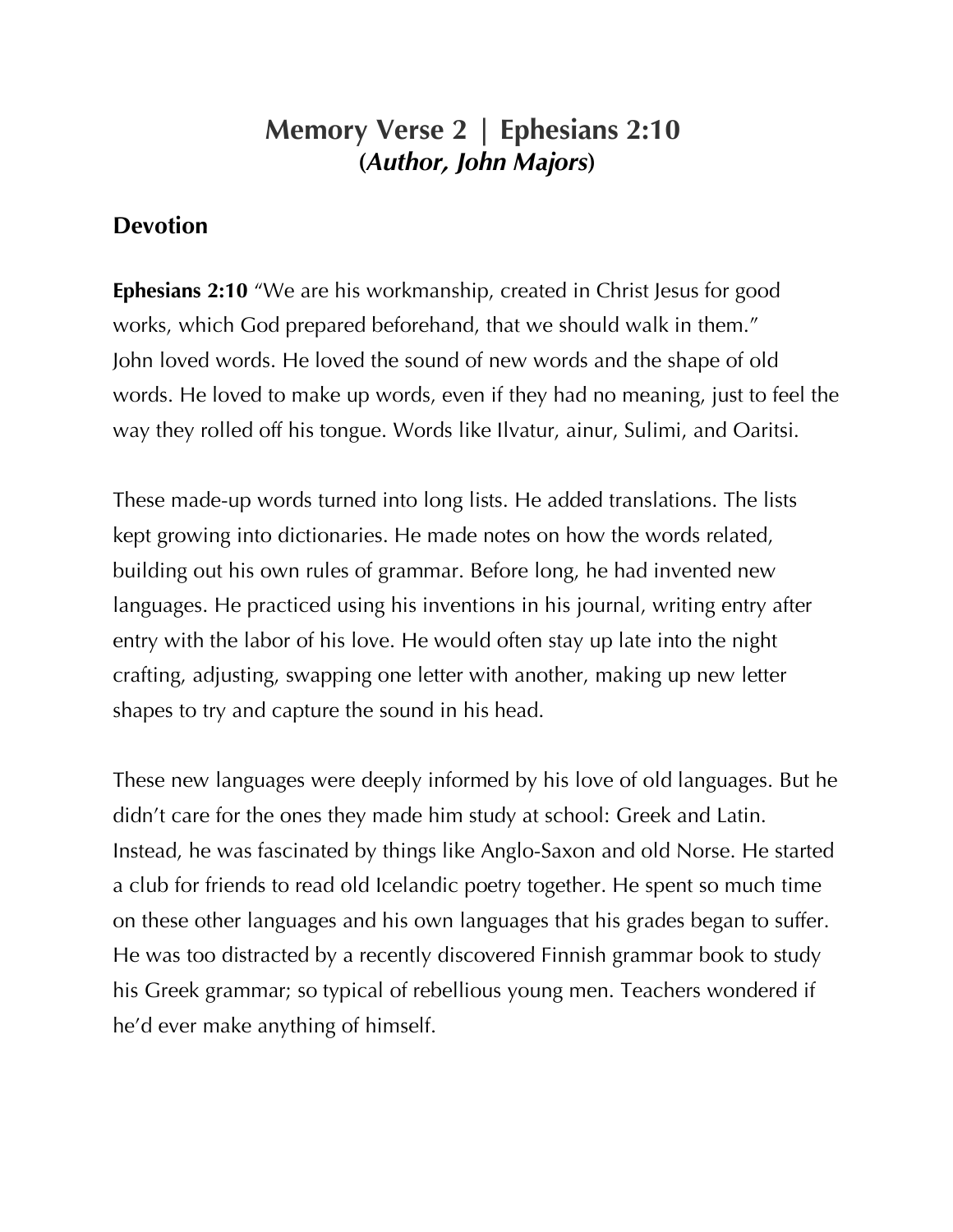But, this love of languages eventually grew from a hobby into a profession, as he was able to find a job as a professor and teacher of the old languages he loved. Though his full-time job was teaching, he still could not stop thinking about his created languages. He spent every spare moment pondering them, working out new sounds, building his dictionaries.

One day he realized that for his languages to have their fullest expression, to be real to others (they were already very real to him), they needed a back story, or, a 'mythology.' And so…

"On a summer's day… he was sitting by the window in the study… marking exam papers. Years later he recalled: 'One of the candidates had mercifully left one of the pages with no writing on it… and I wrote on it: "In a hole in the ground there lived a hobbit." Names always generate a story in my mind. Eventually I thought I'd better find out what hobbits were like. But that's only the beginning.'" (Carpenter, 175).

He wasn't even sure what that meant at the time, but he knew it would be the start of finding out.

John, better known as JRR Tolkien, would spend the next twenty-five years finding out what hobbits were like, crafting their stories into books that eventually sold over 300 million copies. The movies made from his books have made *billions* of dollars. And it all started with words. The crafting of these stories and languages were his life's passion. It was his own workmanship – one that he cared so deeply for.